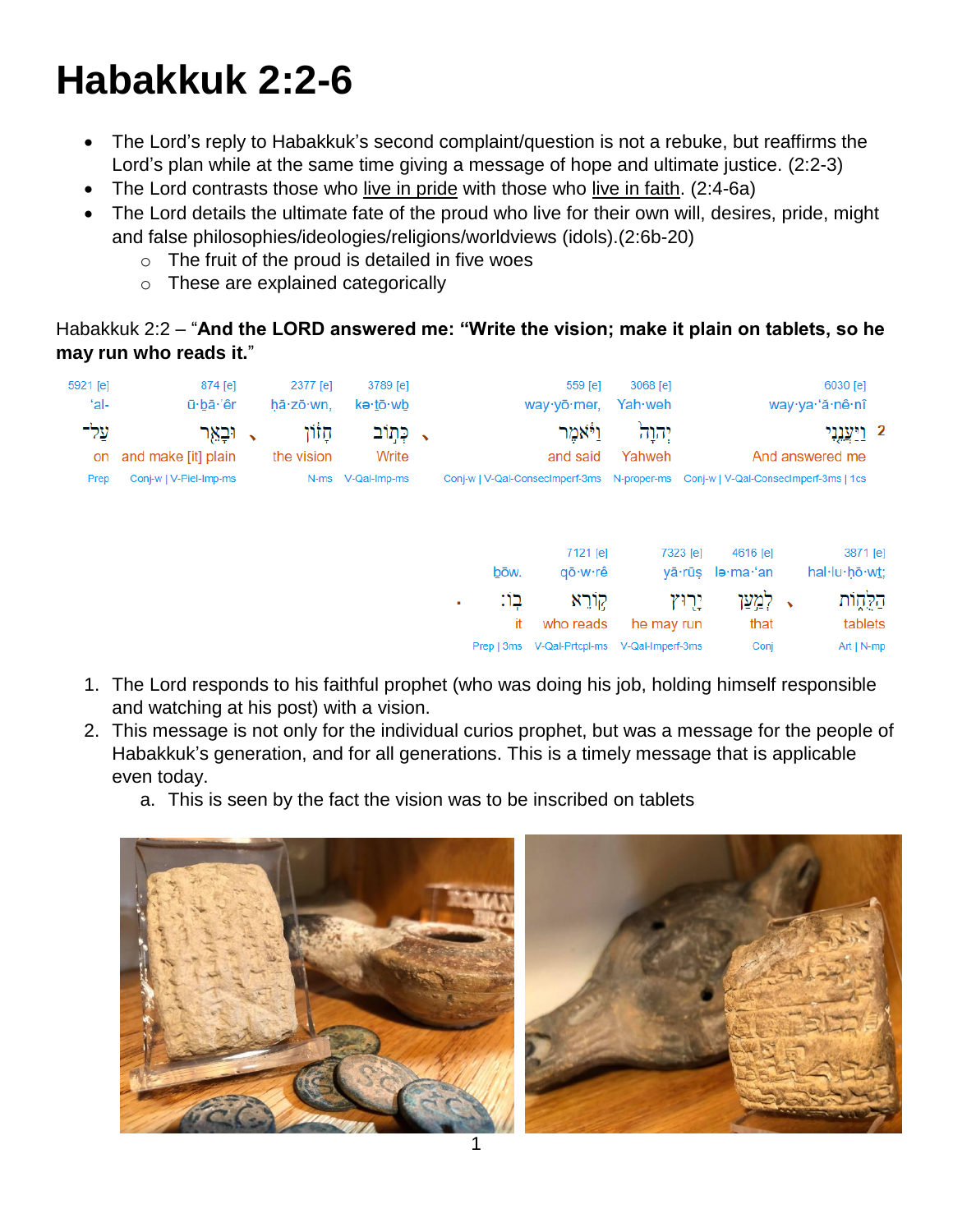



- b. Isaiah instructed to write on a "scroll" and a "tablet" (Is. 8:1; 30:8). Jeremiah to to write in a "book". (Jer. 30:2)
- c. These tablets were not large since someone was to run with them.
- d. The runner would also be the one to read the message inscribed on the tablets when they arrived at their destination(s).
- e. Prophets were considered running to the people for the Lord with a message similar to a king might send a messenger to another dignitary or a general might send a message from the battle. The Lord said to Jeremiah:

"I have not sent these prophets, yet they ran;

I have not spoken to them, yet they prophesied." (Jer. 23:21)

- i. Gehazi ran for Elisha (2 King 4:26)
- ii. In Zechariah the Lord commanded his messenger (an angel) to "run" and deliver the message (Zech. 2:4)
- f. The word "read" *qowre* /qo-w-re/ also means "to proclaim" and "to call" as well as "to read"
- g. The message appears to be permanent and inscribed in clay tablets that would endure through the ages, so the messengers would be assumed to be many and for all generations until the vision is fulfilled.
- h. Since the vision awaits an appointed time it would be obvious the message was intended to continue to inspire hope and clarity for generations to come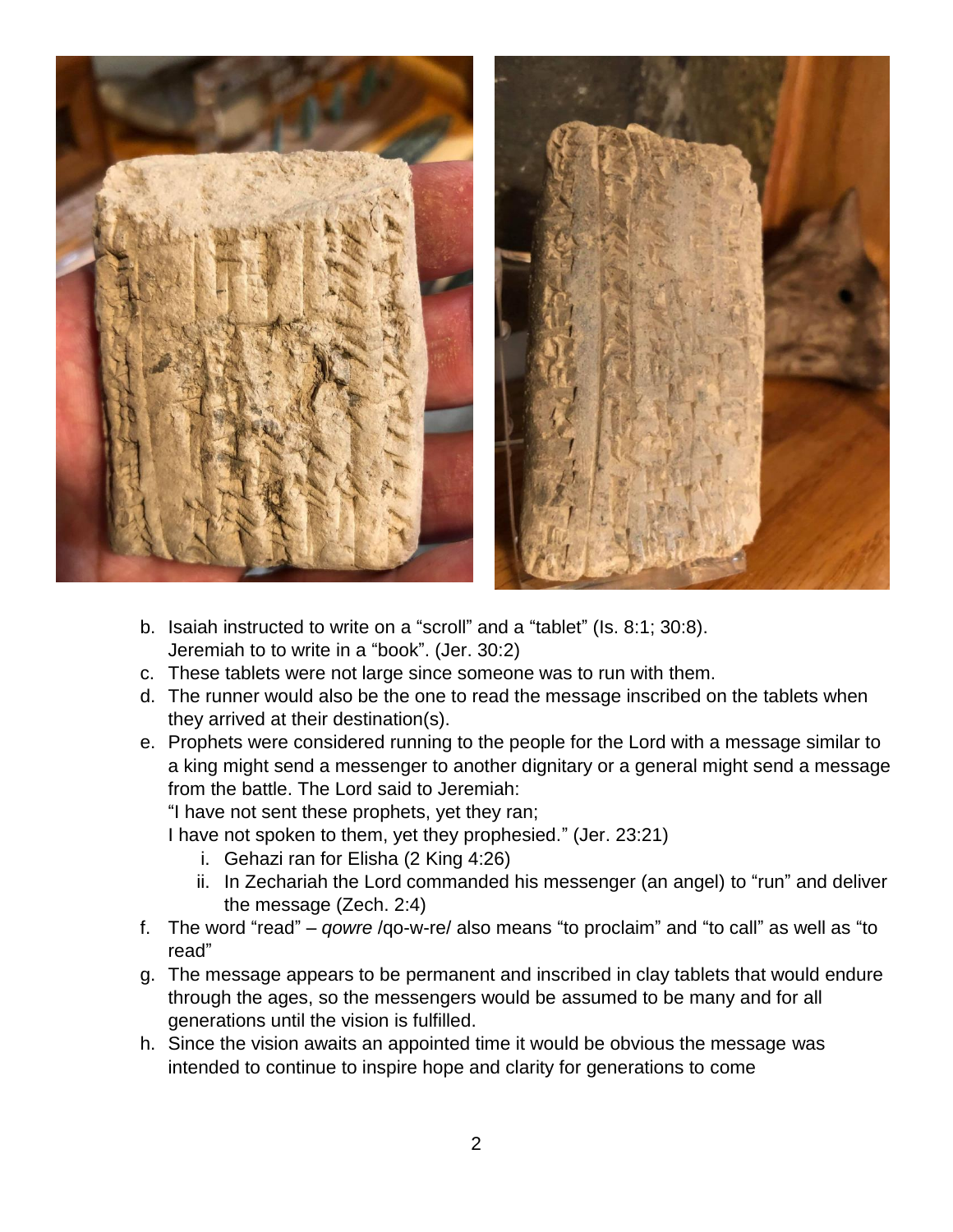# 2:3 – "**For still the vision awaits its appointed time; it hastens to the end—it will not lie. If it seems slow, wait for it; it will surely come; it will not delay**."

| 518 [e]           | 3576 [e]               | 3808 [e]                                                 | 7093 [e]                     |                          | 6315 [e]                            |               |                 | 4150 [e]           | 2377 [e]                                      | 5750 [e]                 | 3588 [e]                |
|-------------------|------------------------|----------------------------------------------------------|------------------------------|--------------------------|-------------------------------------|---------------|-----------------|--------------------|-----------------------------------------------|--------------------------|-------------------------|
| 'im-              | ye·kaz·zêb;            | wə∙lō                                                    | laq qês                      |                          | wə·yā·pê·ah                         |               |                 | lam·mō·w·'êd,      | hā·zō·wn                                      | 'ō∙wd                    | kî                      |
| - אִם -<br>Though | יִכְזֶב<br>it will lie | וְלְא<br>and not                                         | לקץ<br>at the end            | $\overline{\phantom{0}}$ | but it will speak                   | → וְיָפְחַ    |                 | למועד              | חזון<br>for an appointed time the vision [is] | עָוֹד<br>yet             | 3 כֱי<br>For            |
| Conj              |                        | V-Piel-Imperf-3ms Conj-w   Adv-NegPrt Prep-I, Art   N-ms |                              |                          | Conj-w   V-Hifil-ConjImperf.Jus-3ms |               |                 | Prep-I, Art   N-ms | N-ms                                          | Adv                      | Conj                    |
|                   |                        |                                                          | 309 [e]<br>ye·'a·hêr.        | 3808 [e]<br>lō           | 935 [e]<br>yā∙bō                    | 935 [e]<br>bō | 3588 [e]<br>kî- | lōw.               | 2442 [e]<br>hak·kêh-                          |                          | 4102 [e]<br>yit·mah·māh |
|                   |                        | $\blacksquare$                                           | יִאֲחֶר:                     | $x_7$ ,                  | יָבְא                               | בא            | כֵי־            | 节                  | תַכֵּה־                                       | $\overline{\phantom{0}}$ | יִתְמַהְמָהֹ            |
|                   |                        |                                                          | it will tarry                | not                      | it will come                        |               | surely because  | for it             | wait                                          |                          | it tarries              |
|                   |                        |                                                          | V-Piel-Imperf-3ms Adv-NegPrt |                          | V-Qal-Imperf-3ms                    | V-Qal-InfAbs  | Conj            |                    | Prep   3ms V-Piel-Imp-ms                      |                          | V-Hitpael-Imperf-3ms    |

- 1. Habakkuk would inscribe the vision, but would not see the vision fulfilled. The fulfillment awaits an appointed time.
	- a. The vision fulfillment is not for now… "for the appointed time"
	- b. The vision is eschatological… "it hastens for the end"
	- c. The vision is significant in its theological consequences… "if it seems slow, wait for it"
	- d. The vision is applicable to the believer's daily faith… "it is sure to come"
	- e. The vision is absolute… "it cannot lie", "it will not delay"
- 2. "but it will speak" *weyapeah* from *puach* meaning to "breathe", "pants", "blow"
	- a. The idea is it is yearning, striving, hastening
	- b. The vision is the Word of God and it has the creative force and inspiration of God within it so the vision itself has the drive, the impulse and the very creative nature of God to fulfill itself.
- 3. "to the end" is *laqqes* is from *qets* meaning "end"
	- a. This word "end" means the termination.
	- b. This word "end" (*qets*) does NOT mean things like "later on", "after a few days" or "in a little while". It means THE END.
	- c. Only other use of *laqqes* is Daniel 12:13 where Daniel is told by the angel to | "go your way till the end (*laqqes*). And you shall rest and shall stand in your allotted place at the end (*leqes*) of the days."
- 4. Habakkuk's question had demanded an eschatological answer from God if Habakkuk was going to be able to trust God and understand the current affairs that were about to unfold.
- 5. Notice the conditional statement "IF" in "if it seems slow, wait for it". This indicates the unknowability of the "end". It may happen sooner than later, but IF it happens later, "wait for it."
- 6. "It will not delay" means history is on schedule. God's plan is under control. The times and seasons are set. This end will "not delay". Obviously "it will not delay" is not a contradiction with "an appointed time" or "wait for it" for several reasons:
	- a. It is in the Word of God
	- b. It is in the same sentence as "if it seems slow"
	- c. If it means the vision is coming soon for Habakkuk to see it, then this verse and this answer from the Lord is nonsensical. In fact, the book of Habakkuk would make no sense and have no meaning.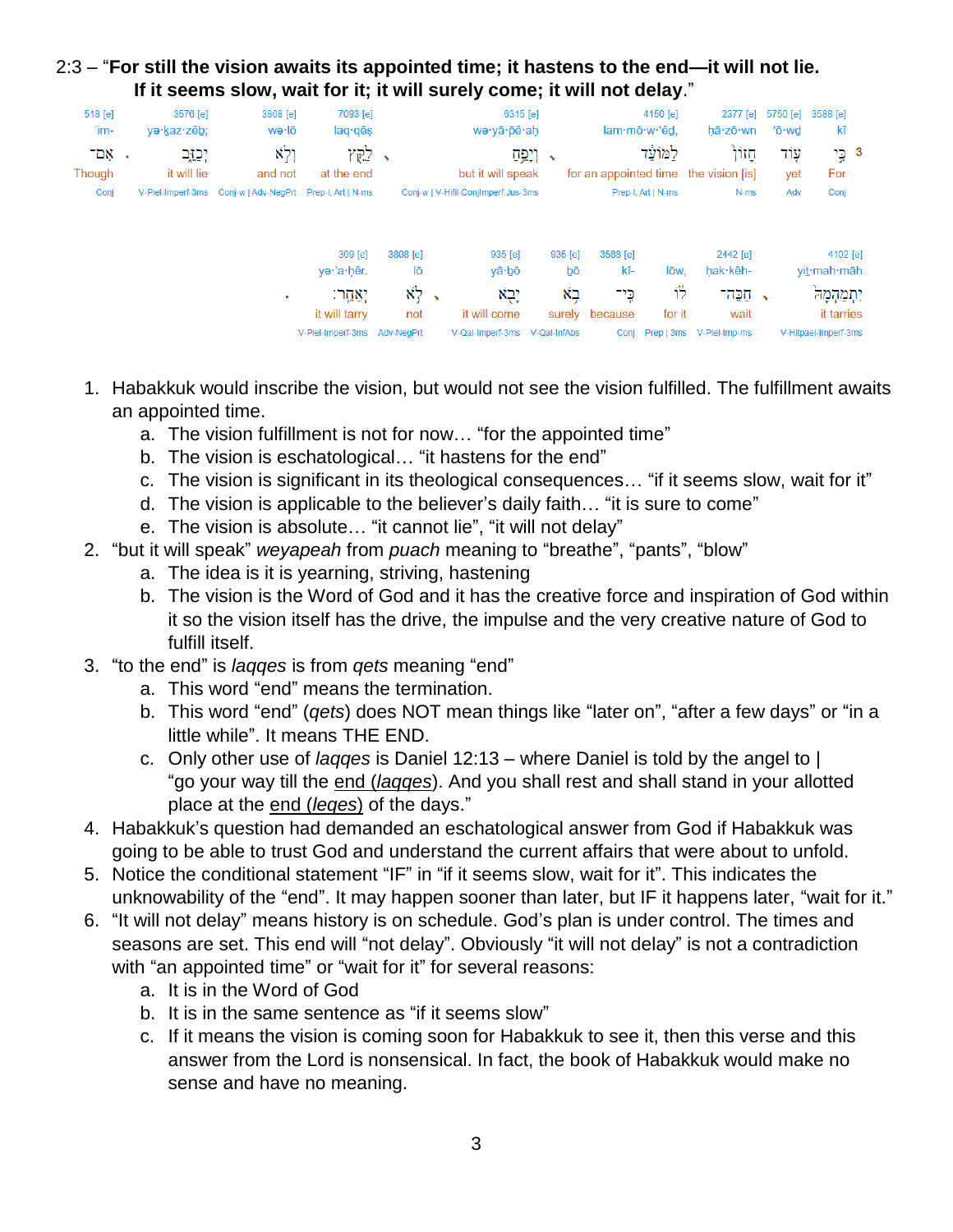## 2:4 – "**Behold, his soul is puffed up; it is not upright within him, but the righteous shall live by his faith**."

| 2421 [e]         | 530 [e]<br>yih yeh. be 'ĕ mū nā tōw we sad dîq                                                        | 6662 [e]                                             | 5315 [e] | 3474 lel<br>bōw: nap·šōw vā·še·rāh | 3808 [e] | 6075 [e]<br>lō- 'up·pə·lāh, | 2009 [e]<br>hin∙nêh |  |
|------------------|-------------------------------------------------------------------------------------------------------|------------------------------------------------------|----------|------------------------------------|----------|-----------------------------|---------------------|--|
| וּתְיָה:         |                                                                                                       | יַשָּׁרֵה נַפְשָׁוֹ בֶּוֹ וַצַּדִּיק בֵּאֱמוּנָתְוֹ  |          |                                    |          | ג עפלה לא־                  | 4 بروہ              |  |
| shall live       |                                                                                                       | by his faith but the just in him His soul is upright |          |                                    |          | not the proud               | Behold              |  |
| V-Qal-Imperf-3ms | Prep-b   N-fsc   3ms Conj-w   Adj-ms Prep   3ms N-fsc   3ms V-Qal-Perf-3fs Adv-NeqPrt V-Pual-Perf-3fs |                                                      |          |                                    |          |                             | Interjection        |  |

# 2:5 – "**Moreover, wine is a traitor, an arrogant man who is never at rest. His greed is as wide as Sheol; like death he has never enough. He gathers for himself all nations and collects as his own all peoples**."

|                          | 5115 [e]<br>yin weh;                                                                                                | 3808 [e]<br>wə·lō                                                                                   | 3093 [e]<br>yā∙hîr           |                                                                                                      | 1397 [e]<br>ge∙ber | bō·w·gêd,                                                   | 898 [e]                                                         | 3196 [e]<br>hay∙ya∙yin                                                      | 3588 [e]<br>kî-                                                                  | 637 [e]<br>wə·'ap                                         |
|--------------------------|---------------------------------------------------------------------------------------------------------------------|-----------------------------------------------------------------------------------------------------|------------------------------|------------------------------------------------------------------------------------------------------|--------------------|-------------------------------------------------------------|-----------------------------------------------------------------|-----------------------------------------------------------------------------|----------------------------------------------------------------------------------|-----------------------------------------------------------|
| $\overline{\phantom{a}}$ | ינגה<br>he does stay at home                                                                                        | ולא<br>and not<br>V-Qal-Imperf-3ms Conj-w   Adv-NeqPrt                                              | יְהֻיר<br>proud<br>Adj-ms    | $\rightarrow$                                                                                        | גֶּבֶר<br>N-ms     | [He is] a man he transgresses<br>V-Qal-Prtcpl-ms            | בוֹגֵד                                                          | היון<br>by wine<br>$Art   N-ms$                                             | כֶּי־<br>because<br>Conj                                                         | 5 וְאַך <sup>ַן</sup><br>And indeed<br>Conj-w   Conj      |
|                          | be satisfied                                                                                                        | 7646 [e]<br>3808 [e]<br>yiś·bā',<br>יִשְׂבַּע<br>and cannot<br>V-Qal-Imperf-3ms Conj-w   Adv-NegPrt | wə∙lō<br>וְלְא<br>$\sqrt{2}$ | 4194 [e]<br>kam·mā·wet<br>כֿמָּׂוָת<br>like death<br>Prep-k, Art   N-ms Conj-w   Pro-3ms             |                    | 1931 [e]<br>wə∙hū<br>וְהָוּא<br>and he [is]                 | $5315$ [e]<br>nap šōw,<br>וַפְשׁוֹ<br>his desire<br>N-fsc   3ms | 7585 [e]<br>kiš·'ō·wl<br>ּכִּשָׁאוֹל<br>$\overline{\phantom{0}}$<br>as hell | 7337 [e]<br>hir hîb<br>הַרְחִיב<br>he enlarges<br>Prep-k   N-cs V-Hifil-Perf-3ms | 834 [e]<br>'ă∙šer<br>ֿאֲשֶׁר<br>because<br>Pro-r          |
|                          | 5971 [e]<br>3605 [e]<br>$h\bar{a}$ ·'am·mîm.<br>kāl-<br>כֶּל־<br>הַעֲמֵים:<br>all<br>peoples<br>Art   N-mp<br>N-msc | 413 [e]<br>'ê∙lāw<br>אֵלֻיו<br>for himself<br>Prep   3ms                                            |                              | 6908 [e]<br>way yiq bos<br>ויקבץ<br>$\rightarrow$<br>and heaps up<br>Conj-w   V-Qal-ConsecImperf-3ms |                    | 1471 [e]<br>hag·gō·w·yim,<br>הגולם<br>nations<br>Art   N-mp | 3605 [e]<br>kāl-<br>כֶּל־<br>all<br>N-msc                       | 413 [e]<br>'ê∙lāw<br>אֵלִיוּ<br>to himself<br>Prep   3ms                    | Conj-w   V-Qal-ConsecImperf-3ms                                                  | 622 [e]<br>way ye 'ĕ sōp<br>וַיָּאֱסָׂף<br>and He gathers |

2:6 – "**Shall not all these take up their taunt against him, with scoffing and riddles for him, and say,** 

**'Woe to him who heaps up what is not his own— for how long?— and loads himself with pledges**!' "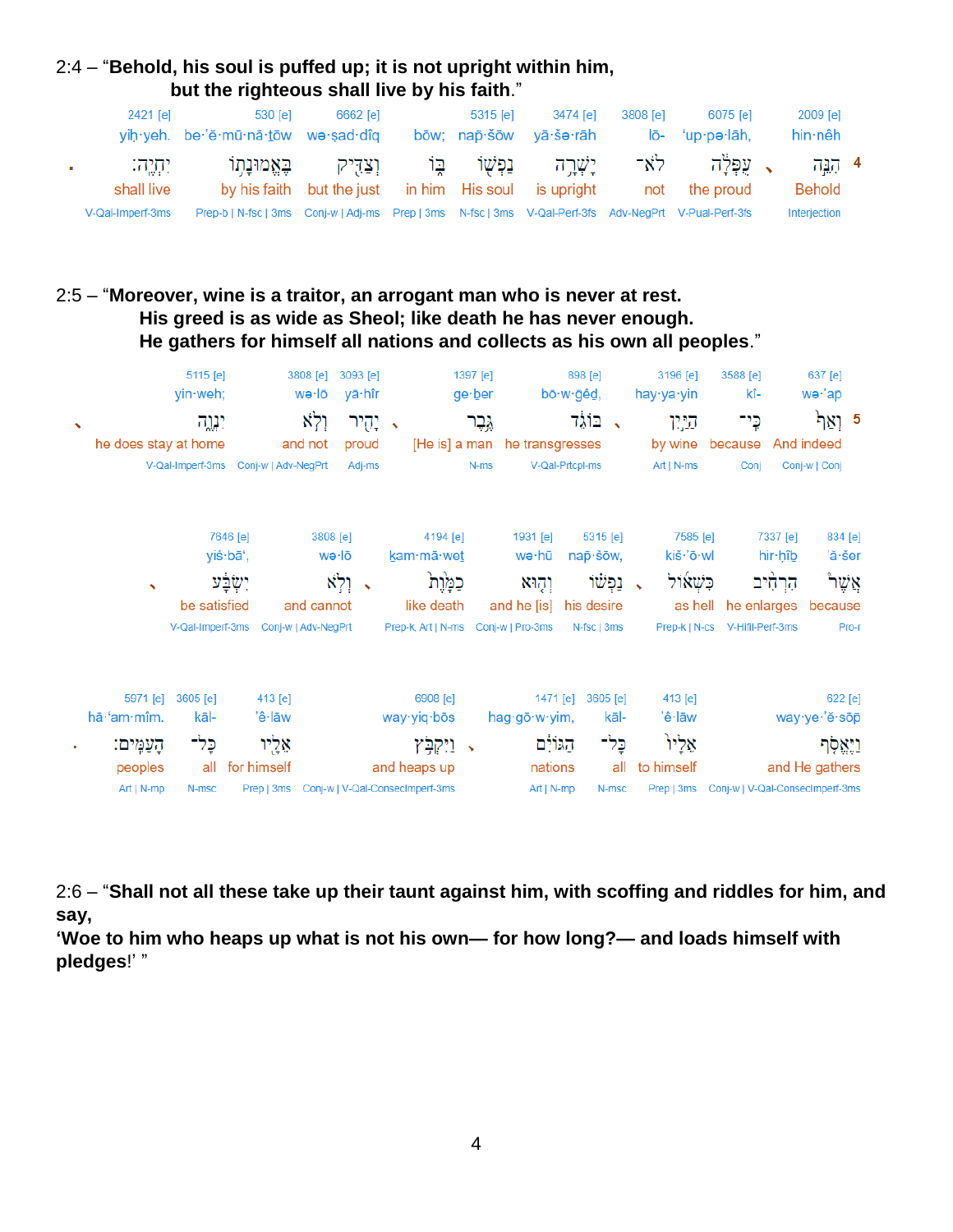

# **FIVE WOES:**

#### Woe #1 – **2:6b-8** –

"Woe to him who heaps up what is not his own—for how long?—and loads himself with pledges!" Will not your debtors suddenly arise, and those awake who will make you tremble? Then you will be spoil for them.

Because you have plundered many nations, all the remnant of the peoples shall plunder you, for the blood of man and violence to the earth, to cities and all who dwell in them."

## Woe #2 – **2:9-11** –

"Woe to him who gets evil gain for his house, to set his nest on high, to be safe from the reach of harm!

You have devised shame for your house by cutting off many peoples; you have forfeited your life. For the stone will cry out from the wall, and the beam from the woodwork respond."

#### Woe #3 – **2:12-14** –

"Woe to him who builds a town with blood and founds a city on iniquity!

Behold, is it not from the Lord of hosts that peoples labor merely for fire, and nations weary themselves for nothing?

For the earth will be filled with the knowledge of the glory of the Lord as the waters cover the sea."

## Woe #4 – **2:15-17** –

"Woe to him who makes his neighbors drink—you pour out your wrath and make them drunk, in order to gaze at their nakedness!